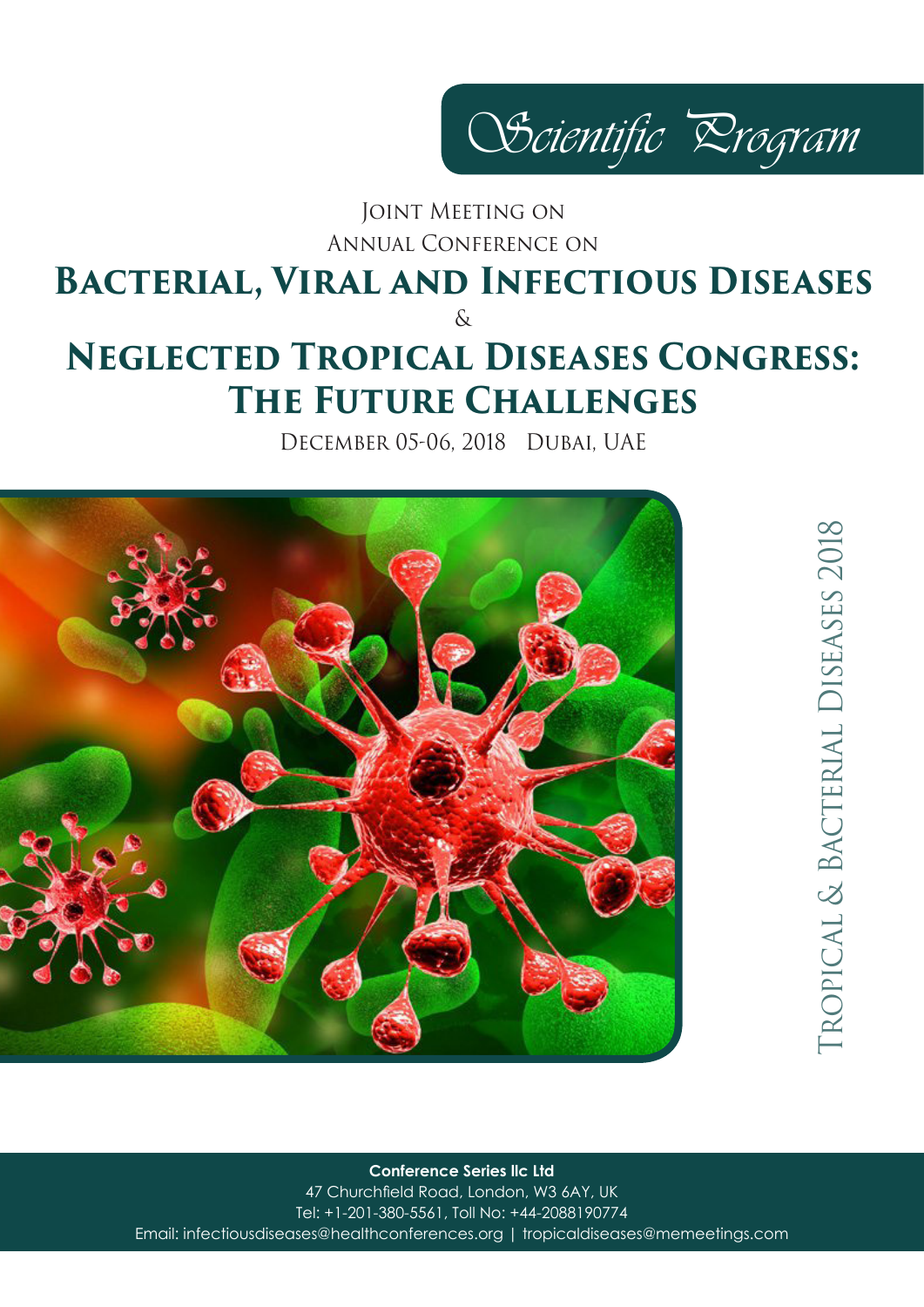|                                               | Wednesday 05th December 2018<br>Day 1                                                                                                                                                                                                                                                                                                                                                                               |  |  |
|-----------------------------------------------|---------------------------------------------------------------------------------------------------------------------------------------------------------------------------------------------------------------------------------------------------------------------------------------------------------------------------------------------------------------------------------------------------------------------|--|--|
| 08:30-09:00                                   | <b>Registration Opens</b>                                                                                                                                                                                                                                                                                                                                                                                           |  |  |
| <b>Hall</b>                                   |                                                                                                                                                                                                                                                                                                                                                                                                                     |  |  |
| 09:00-9:15                                    | <b>Opening Ceremony</b>                                                                                                                                                                                                                                                                                                                                                                                             |  |  |
| Introduction                                  |                                                                                                                                                                                                                                                                                                                                                                                                                     |  |  |
| 09:15-10:00                                   | <b>Keynote Presentation</b><br>Title: The dismantling of the viral theory<br>Robert O Young, PH Miracle Centre, USA                                                                                                                                                                                                                                                                                                 |  |  |
| 10:00-10:45                                   | <b>Keynote Presentation</b><br>Title: Defining health security: Neglected diseases in rural<br>Alabama<br>Crystal M James, Tuskegee University, USA                                                                                                                                                                                                                                                                 |  |  |
| $10:45 - 11:15$                               | Networking and Refreshments Break with Group Photo                                                                                                                                                                                                                                                                                                                                                                  |  |  |
|                                               | Sessions: Human Bacteriology   Medical Bacteriology   Pathogenesis   Clinical Aspects of Bacterial<br>Infections   Epidemiology                                                                                                                                                                                                                                                                                     |  |  |
|                                               | Session Chair: Robert O Young, PH Miracle Centre, USA<br>Session Co-Chair: Galina Migalko, Universal Medical Imaging Group, USA                                                                                                                                                                                                                                                                                     |  |  |
| $11:15 - 11:40$<br>11:40-12:05<br>12:05-12:30 | Title: Systematic review and meta-analysis on the efficacy of delafloxacin for treating ABSSSI<br>(Acute Bacterial Skin and Skin Structure Infections)<br>Syed Bilal Tanvir, Dar Al Uloom University, KSA<br>Title: Role of HPV 6/11 in giant condylomas in Indian patients<br>Uma Nahar Saikia, PGIMER, India<br>Title: Dengue epidemiology and vaccine: Current status<br>Kavita Diddi, Prime Hospital Group, UAE |  |  |
| 12:30-12:55                                   | Title: Sepsis: Infection control strategy to manage<br>Wafaa Ahmed Zahran, Menoufia University, Egypt                                                                                                                                                                                                                                                                                                               |  |  |

### Lunch Break 12:55-14:00 @ Restaurant

|             | Workshop                                                                                                                                                                                                                                                                             |
|-------------|--------------------------------------------------------------------------------------------------------------------------------------------------------------------------------------------------------------------------------------------------------------------------------------|
| 14:00-15:00 | Title: Alkalizing nutritional therapy in the prevention and treatment of any sickness or disease<br>Robert O Young, PH Miracle Centre, USA<br>Galina Migalko, Universal Medical Imaging Group, USA                                                                                   |
| 15:00-15:25 | Sessions Continued<br>Title: The negative impact of sea water desalination and the potential exposure to the risk of<br>antibiotic resistome: The transmission of antibiotic resistance from the aquatic environment to humans                                                       |
| 15:25-15:50 | Reyed M Reyed, City of Scientific Research and Technology Applications, Egypt<br>Title: Studies of human T-lymphotrophic virus 1 among patients with pulmonary tuberculosis in<br>Dutse Jigawa state, North-Western Nigeria<br>Usman Aliyu Dutsinma, Bayero University Kano, Nigeria |
| 15:50-16:20 | Networking and Refreshments Break @ Foyer                                                                                                                                                                                                                                            |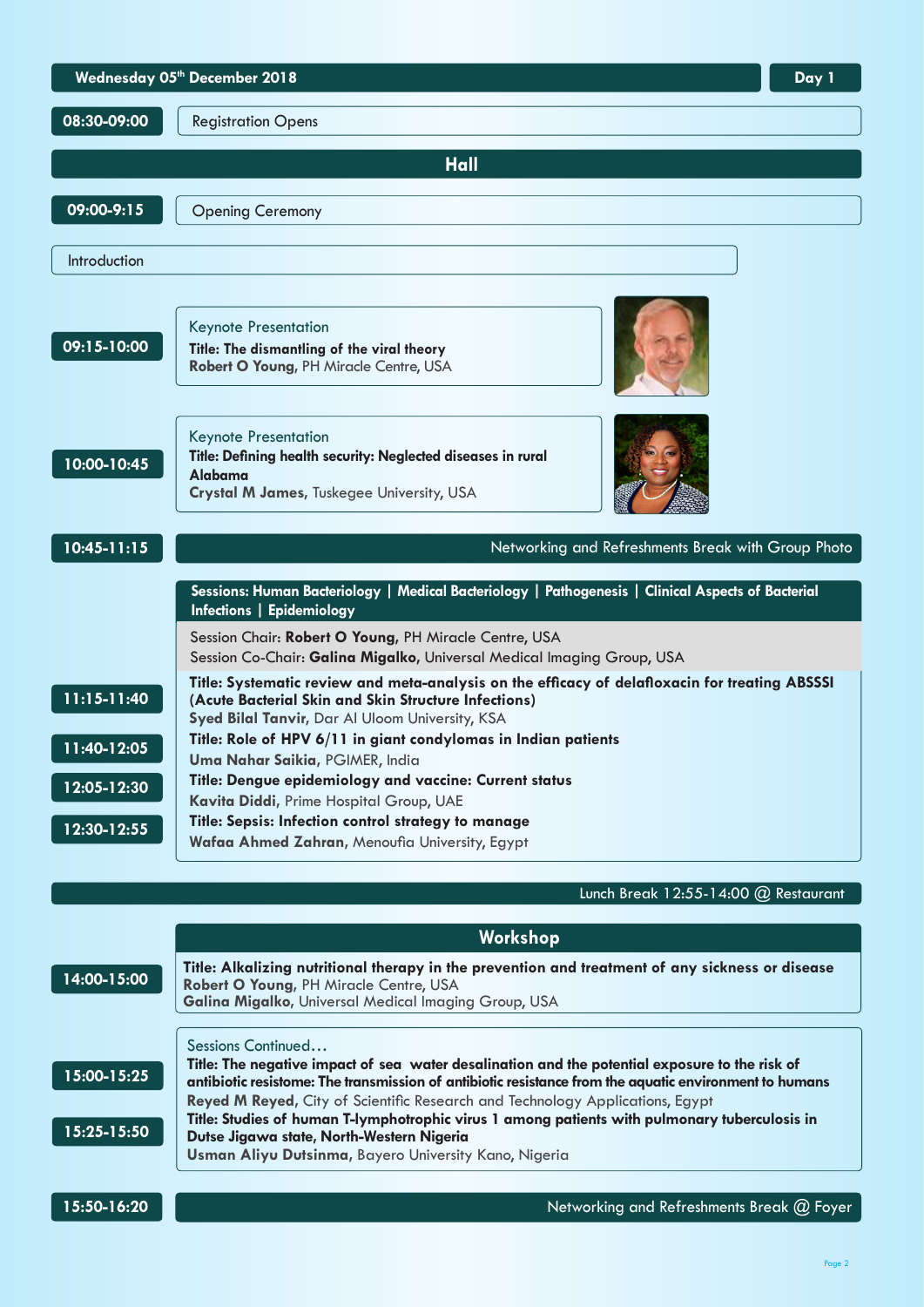### **16:20-16:45**

**Title: Seroprevalence of arbovirus antibodies, French Guiana, 2017 Claude Flamand,** Institut Pasteur, France **Title: Opportunistic intestinal parasitic infections in the immunocomprised HIV/AIDS patients Hafiz Ahmad,** RAK-Medical and Health Sciences University, UAE



|                                | Thursday 06th December 2018<br>Day 2                                                                                                                                                                                                                                                                                                                                   |
|--------------------------------|------------------------------------------------------------------------------------------------------------------------------------------------------------------------------------------------------------------------------------------------------------------------------------------------------------------------------------------------------------------------|
|                                | <b>Hall</b>                                                                                                                                                                                                                                                                                                                                                            |
|                                |                                                                                                                                                                                                                                                                                                                                                                        |
| 09:00-09:45                    | <b>Keynote Presentation</b><br>Title: Drug delivery by tattooing to treat cutaneous<br><b>leishmaniasis</b><br>Stef Stienstra, Dutch Armed Forces, Netherlands                                                                                                                                                                                                         |
| 09:45-10:30                    | <b>Keynote Presentation</b><br>Title: The Importance of interstitial fluid evaluation in<br>relationship to any health condition<br>Galina Migalko, Universal Medical Imaging Group, USA                                                                                                                                                                               |
|                                | Networking and Refreshments Break 10:30-11:00 @ Foyer                                                                                                                                                                                                                                                                                                                  |
|                                | Sessions: Virology   Medical Virology   Clinical Aspects of Viral Infection   Vaccines for<br><b>Tropical Diseases   Tropical Viral Diseases</b>                                                                                                                                                                                                                       |
|                                | Session Chair: Stef Stienstra, Dutch Armed Forces, Netherlands<br>Session Co-Chair: Crystal M James, Tuskegee University, USA                                                                                                                                                                                                                                          |
| 11:00-11:25<br>$11:25 - 11:50$ | Title: Reactivation of Herpesvirus in patients with Hepatitis C treated with direct-acting antiviral<br>agents<br>Ghweil Ali Abdelrahman, South Valley University, Egypt<br>Title: Study of the prevalence and risk factors of parasite (Helminthes and Protozoa) amongst<br><b>Iabors in Al Ain District</b><br>Zakeya Al Rasbi, United Arab Emirates University, UAE |
| $11:50-12:15$                  | Title: Surgical safety solution to improve patient safety in caesarean procedures<br><b>Caroline Bilen, 3M Medical Solutions, UAE</b>                                                                                                                                                                                                                                  |
| 12:15-12:40                    | Title: Liver stiffness predicts relapse after direct acting antiviral therapy against chronic Hepatitis<br><b>C</b> Virus infection<br>Ghweil Ali Abdelrahman, South Valley University, Egypt                                                                                                                                                                          |
|                                | Lunch Break 12:40-13:40 @ Restaurant                                                                                                                                                                                                                                                                                                                                   |
| $13:40 - 14:05$<br>14:05-14:30 | Title: Multi-scale modelling of schistosomiasis transmission dynamics<br>Dephney Mathebula, University of Venda, South Africa<br>Title: Perceptions and behaviors associated with emerging arboviruses in French Guiana<br><b>Camille Fritzell, Pasteur Institute of French Guiana, France</b>                                                                         |
|                                | <b>Special Session</b>                                                                                                                                                                                                                                                                                                                                                 |
| 14:30-15:30                    | Title: Information sharing in an international outbreak of a very contagious disease<br>Stef Stienstra, Dutch Armed Forces, Netherlands                                                                                                                                                                                                                                |